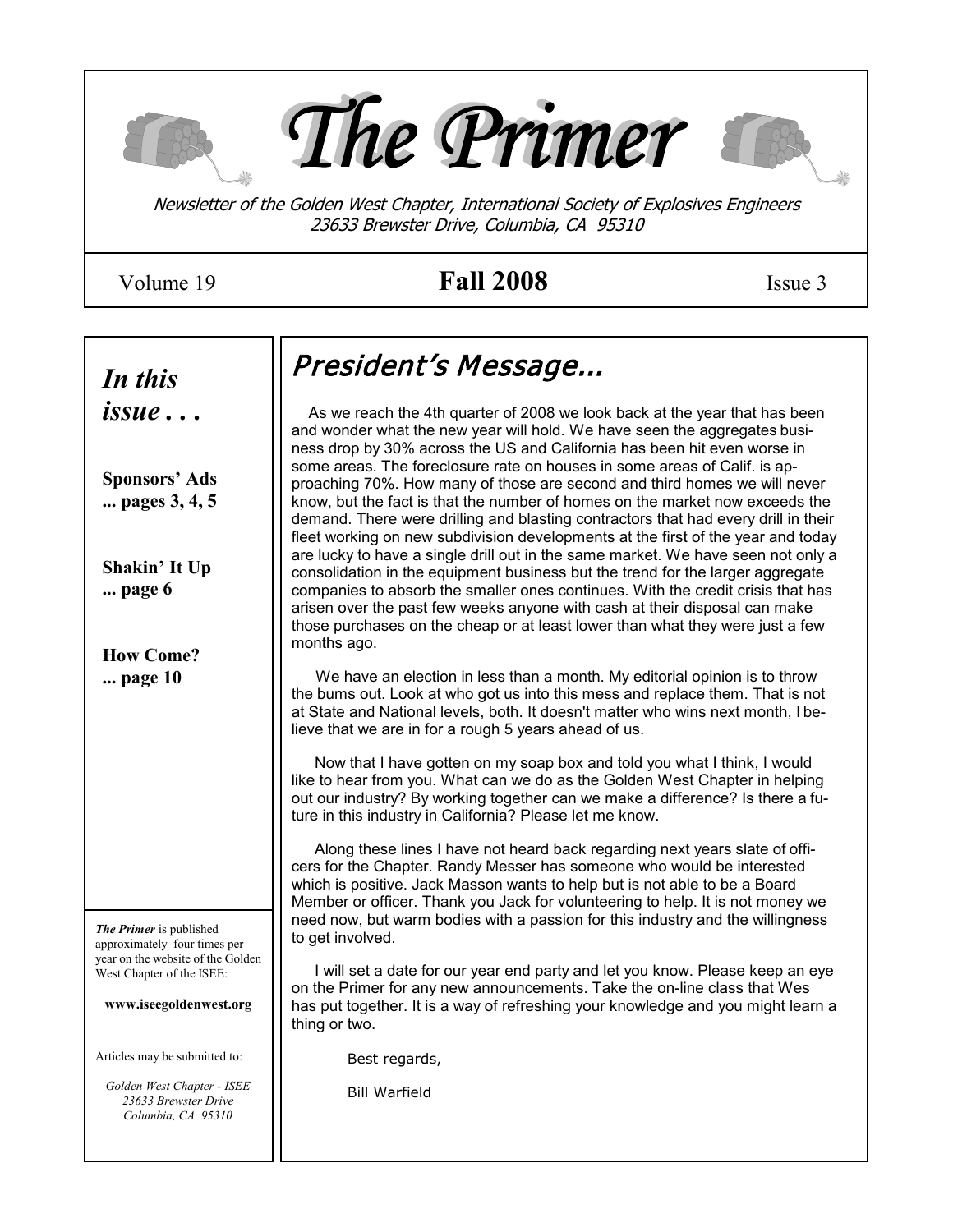# **Editor's Notes ...**

We are rapidly approaching the end of a very eventful year, economically speaking. Belt tightening is going to be a way of life for some time to come. Depending upon which side of the fence you are on, your observation of the cause of our current financial mess could differ from those of others. In actuality, there is enough blame to go around. Yes, a huge number of sub-prime mortgages, the absence of underwriting standards in both commercial and underwriting banks, demand by investors for higher yields, coupled with lax governmental regulation has taken its toll, but a lack of truthfulness by borrowers, a desire to make a quick buck by flipping a spec home, and people trying to live beyond their means has also made a huge contribution. It can also be said that overpaid executives of failing institutions also contributed to the problem, but while I don't condone their making the big bucks while leading their companies down the wrong path, the amount involved in their salaries is a drop in the bucket compared to some of the other causes.

Having invested in various financial instruments since the early '60s, I have experienced several cycles of global financial crises. Although the downturns can be gut-wrenching at times, the economy always rebounds. Companies that are lean and mean and whose leaders make sound business decisions usually come out far ahead of those companies that are top-heavy, bloated and whose business decisions are somewhat less than prudent. The overall effect is to cleanse the field. It isn't all bad.

As blasters, you learned early on to be aware of what is going on around you and to engage in safe practices. Your safety and those around you depended upon it. Later, when terrorism reared its ugly head, you again had to be totally aware of what is going on around you. The same process, but for a different reason. Now, you have another reason to be aware of what you and those around you are doing. You need to analyze your financial situation carefully and make sure that you (and your employer too) are making sound financial judgments. The older you are, the more conservative your decisions need to be. When you are young, you can take a financial hit and still have time to make enough to recover. As you grow older, you don't have that luxury and your investment strategies need to be more cautious.

I'm not a financial planner (except for my own needs) and I don't intend to give out any advice. Everyone's situation is different. It is important however, that you maintain a positive attitude. It's also important that you live within your means and to try to put away something for retirement.

I know how I'm going to vote, but I wouldn't think of telling you how. Just be sure that you do vote on November 4th. It's your right, and it's also your duty.

Cheers, Wes Bender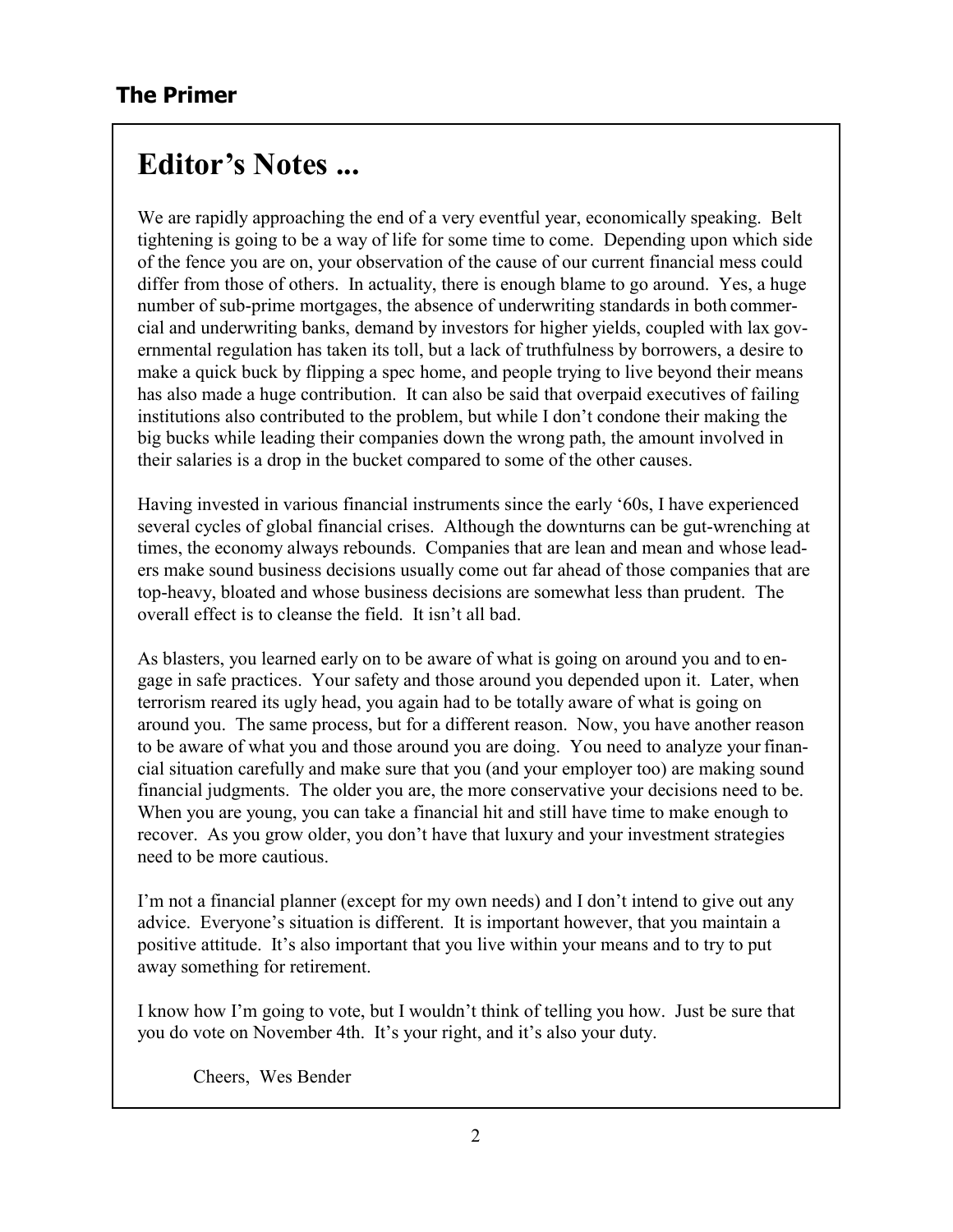









**A Dyno Nobel Distributor** 

www.alphaexplosives.com

### **FULL RANGE OF EXPLOSIVES**

### **EXPLOSIVES STORAGE MAGAZINES** ATFE Type 2, 3, & 4 **Custom fabrication Available**

### **BLASTING SERVICES**

### **BULK DELIVERY SERVICE**

**AUTHORIZED FURUKAWA DEALER** Drill Sales, Service, and Leasing

### **DRILL BITS, DTH HAMMERS & STEELS**

### **K9 SCENT KITS**

Lincoln, CA (916) 645-3377 Mojave, CA (661) 824-1356

Major Credit Cards Accepted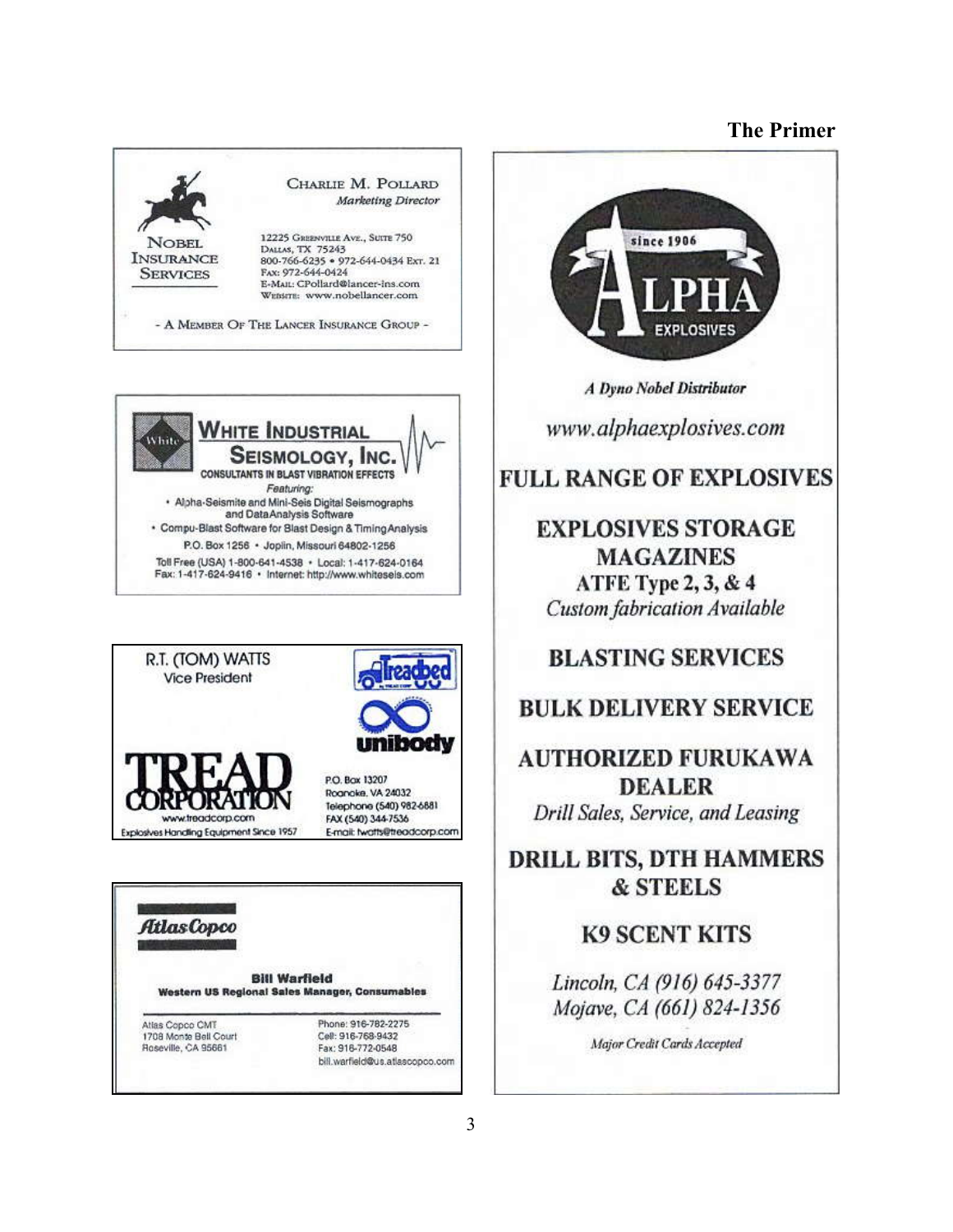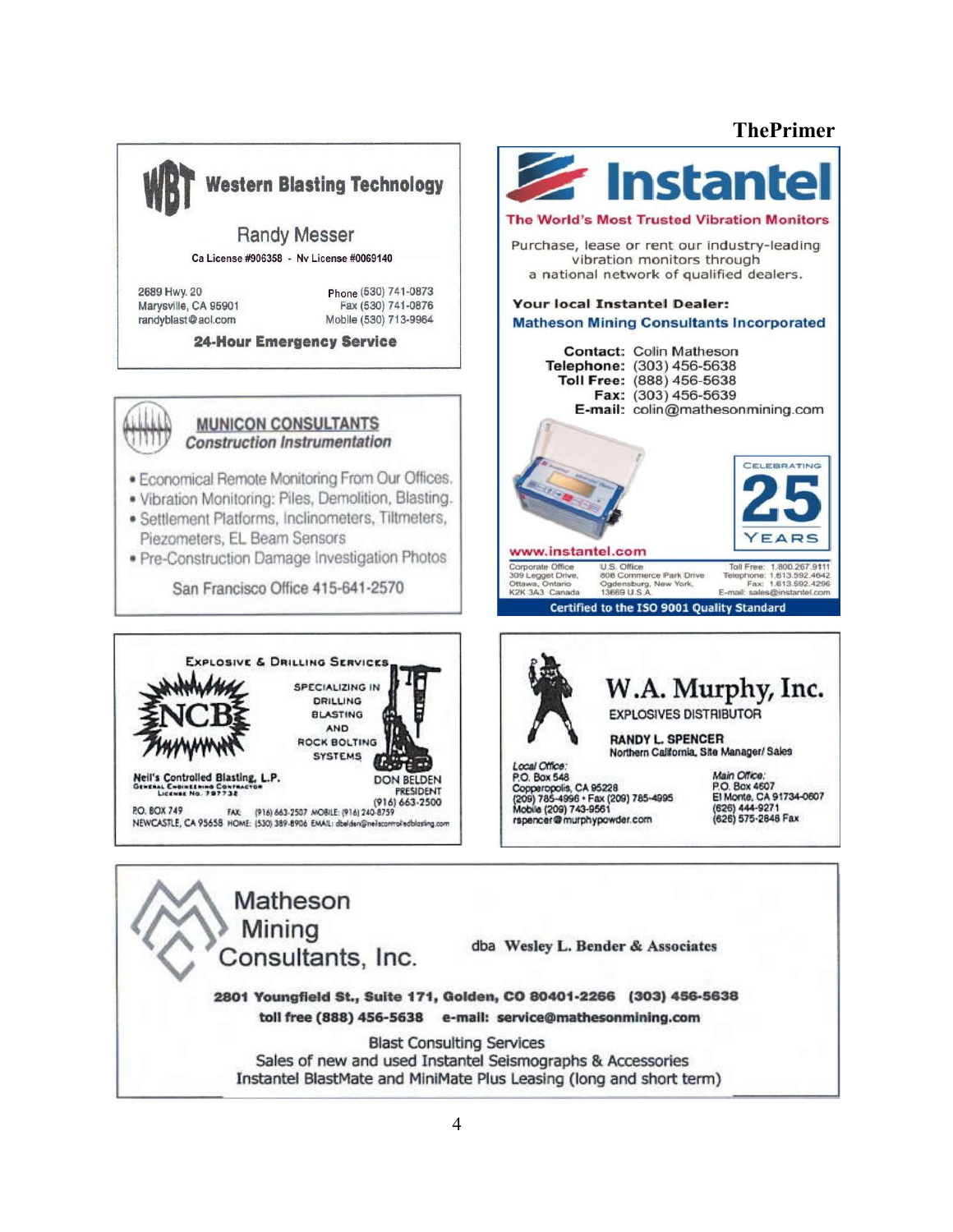



#### **Chapter contacts:**

| <b>Bill Warfield, President</b>                                                         | $(916) 782 - 2275$                                       | <b>Mike McNulty, Vice President</b>                      | $(916)$ 645-3377                     |
|-----------------------------------------------------------------------------------------|----------------------------------------------------------|----------------------------------------------------------|--------------------------------------|
| Carey Haughy, Secretary                                                                 | $(209)$ 533-0127, ext 23                                 | <b>Gerald Fulghum, Treasurer</b>                         | $(916)$ 481-1421                     |
| Jon Hill, Board Member<br><b>Randy Messer, Board Member</b><br>Wes Bender, Board Member | $(209)$ 505-6983<br>$(530)$ 741-0873<br>$(520)$ 648-3581 | Joseph Johnson, Board Member<br>Tom Wright, Board Member | $(530)$ 741-0873<br>$(530)$ 740-1105 |

**EXPANDING GROUT... NON-EXPLOSIVE! Western Blasting Technology** Ca License #906358 - Nv License #0069140 **For Demolition, Construction** and Controlled Cutting A silent demolition agent which is consistent and safe, with no noise, vibration, ash, toxic gases or residue. • Meets OSHA environment regulations . 24-HOUR EMERGENCY SERVICE (530) 741-0873 MOBILE (530) 713-9964

Your Business Card Ad

Could Have Been Here.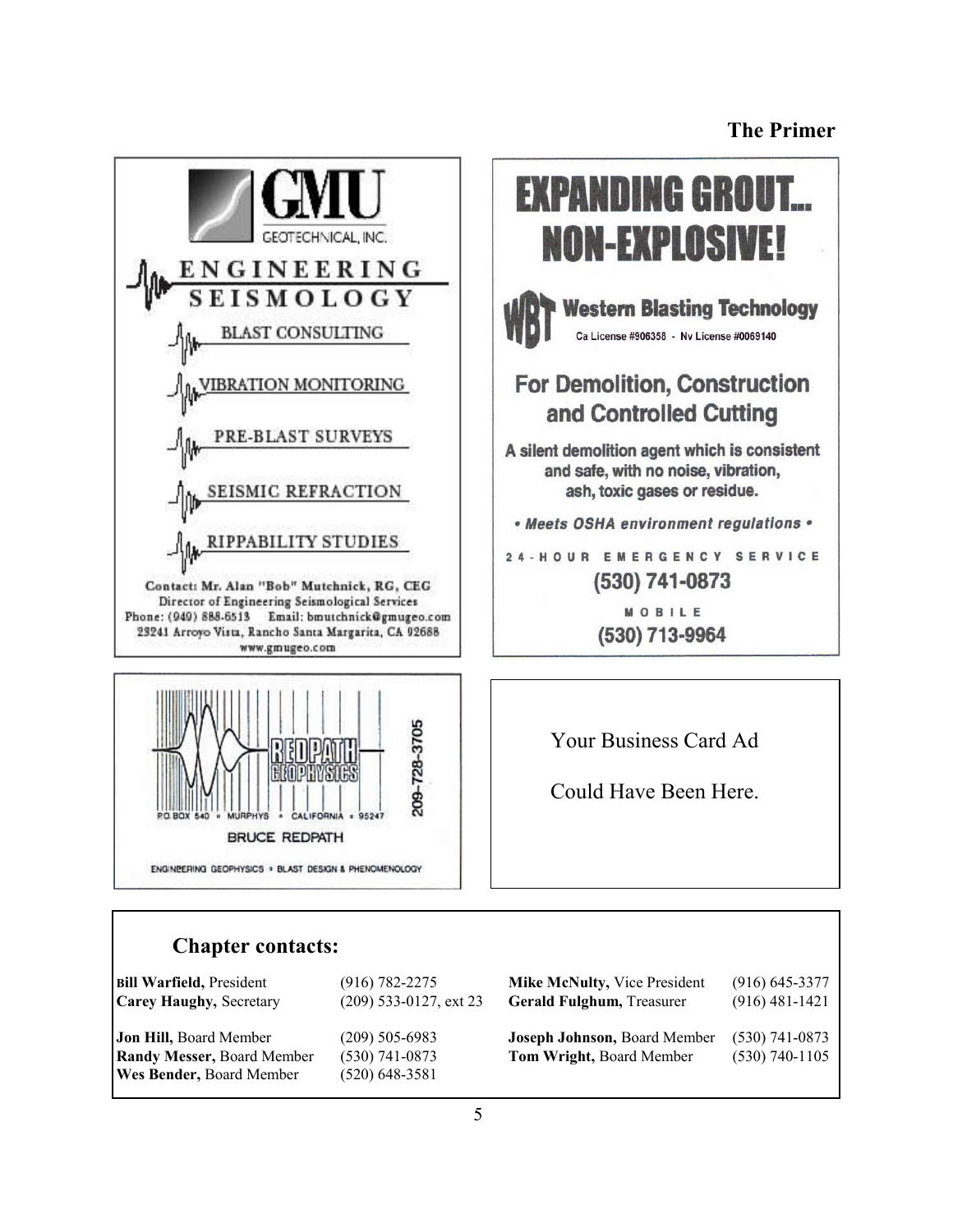### Shakin' It Up with Wes Bender

This article should have probably been titled **Digital Daze**. It involves a look back into the early days of the development of the digital seismograph. Prior to the late '70s or early '80s, blast vibration recording was done with analog devices that either printed directly onto film or onto magnetic tape. The film could then be developed and analyzed, but the magnetic tape usually had to be sent to a consulting group who would then transcribe the data and provide a report. These weren't inexpensive and several companies made a very good living doing this. They also had no particular desire to see devices hit the market that would allow the end user to derive his own data, but it was inevitable that this would eventually occur. They had to change their ways, or watch their business go down the drain. In addition, a couple of manufacturers of analog devices refused to expend the effort and expense necessary to develop digital seismographs and they have since moved on to other fields or have disappeared altogether.

In the anecdotes that follow, manufacturer's names are not mentioned for reasons that are obvious. Suffice it to say that the development of the digital seismograph did not occur without some trials and tribulations. Mistakes will be made and a certain number of problems are bound to crop up when advances in technology are being made. Bear in mind that I utilized units from several manufacturers in the early days so don't assume anything.

One of the very early devices I had would appear to be monitoring properly, waiting for an event to occur, but was actually fast asleep. You could have blasted the geophone off the end of the cable and it would not trigger. This fault was obviously addressed rather quickly.

Two opposing manufacturers promoted different printing technologies. One favored a pen plotter, while the other used a thermal printer. Actually, at the time neither was very good. The plotter had many small moving parts that would accumulate dirt in the field and could quit working. You really had to keep them clean. The pens could also gum up or run out of ink if you weren't paying attention. The thermal printer was simpler, but the resolution was pretty bleak and the resulting records would fade into unreadable strips of paper fairly rapidly. The solution was to make copies of them before they faded too badly. It was obvious that some sort of semi-permanent storage medium would be needed and it was eventually developed. Printers also improved over time.

Other technical issues existed in some of the units. One manufacturer's seismograph would not monitor for more than six or seven hours without the batteries going dead. (Not recording mind you, just waiting for an event to occur.) Another instrument operated on 8 volts. Just try to find an 8 volt battery. This one used 6v and 2v batteries in series. Thankfully, that was changed in their next series of units.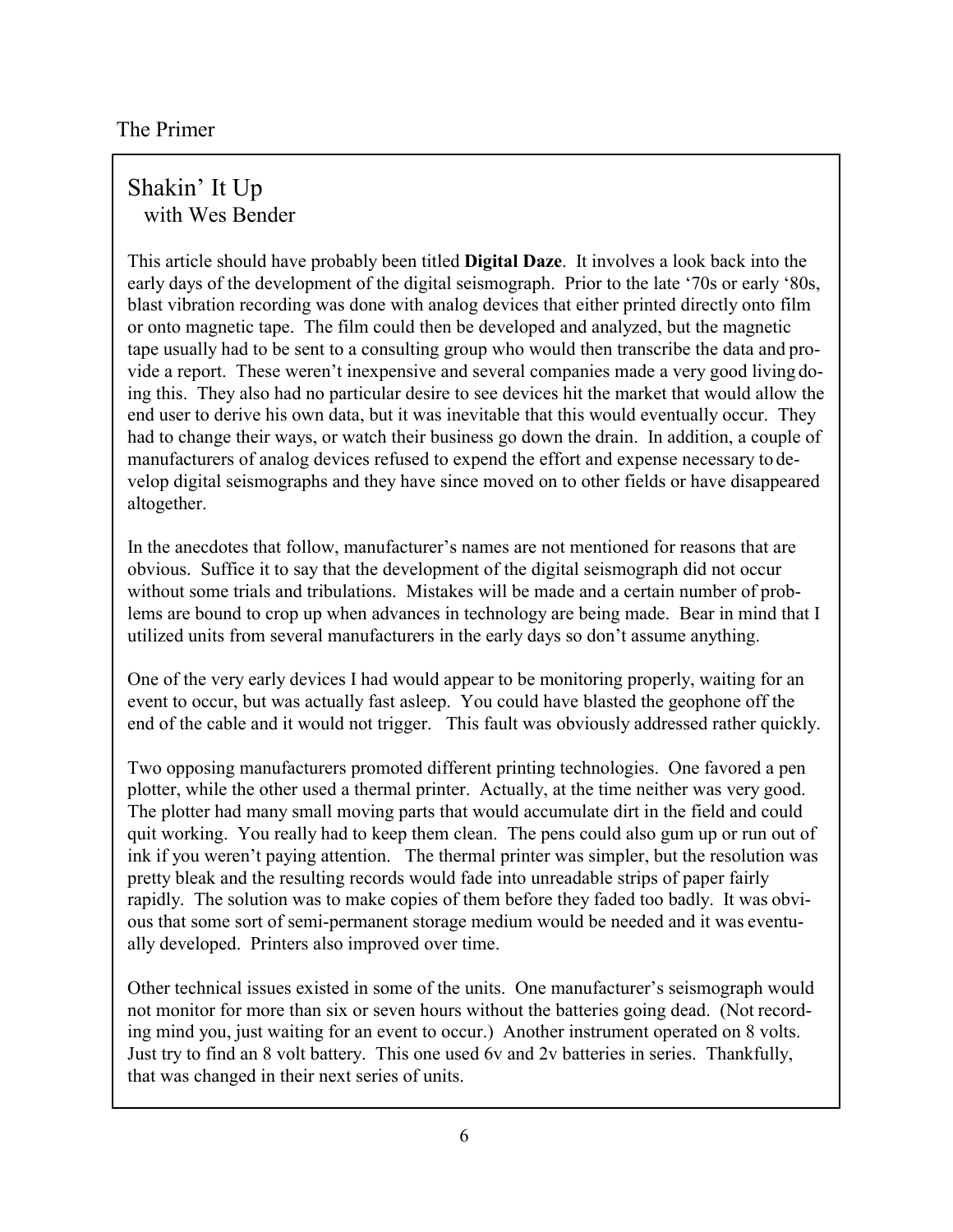# Shakin' It Up (cont.)

One of the earliest units calculated true vector sum and printed it. This was a great help because one no longer had to scan the entire record to find the vector sum (square of each individual channel in a given instant, then add them together and extract the square root of the total).

The problem with the initial run of this early machine, however, was that the true vector sum printed on the record often fell below the reading of the highest individual channel, a situation that is not technically possible. The vector sum will be equal to the highest channel, but only if the other two channels are indicating zero. If any data appears on either of the other channels, the vector sum must rise accordingly. With no means of turning vector sum off, there were a few embarrassing moments until the manufacturer corrected the error in the internal software.

Having sufficient internal memory in those days was also a particular problem. As some indication of what was required, consider that in order to meet an upper frequency response of 250 hertz, the accepted standard, one had to record at 1000 samples per second per channel. (It is universally conventional to have a sampling rate that is at least four times the highest frequency that is anticipated. For research work, ten times the highest frequency is more often utilized. Lower sampling rates could possibly allow a short spike to slip through undetected. This is commonly referred to as the "picket fence effect". (For clarity purposes, it should be mentioned that in binary work we dealing in numbers such as 2, 4, 8, 16, 32, 64, 128, 256, 512, 1024, etc., so instead of 1000 we were actually recording at a sampling rate of 1024 samples per second. The difference between 1000 and 1024 may not amount to a hill of beans, but I wanted to be accurate here so that you more knowledgeable folks wouldn't take me to task over it.)

When you consider that there are three channels of motion and one channel of airblast, you are looking at 4096 samples per second of recording. That doesn't include the memory required for all of the other peripheral stuff. Today a few gigabytes of storage can be had for not too many dollars, but back then even a megabyte was unheard of. Various methods of dealing with memory issues were tried, but the method used in one seismograph was particularly fraught with problems. This instrument would record quite well at 1024 samples per second per channel for events of a few seconds, but when one needed to record an extended event, such as in tunnel blasting where the event could exceed anywhere from 6 to 12 seconds, the unit had insufficient memory to store all the data. This manufacturer's solution was to slow the internal clock rate down so that the entire event could be stored. Unfortunately, it was then only sampling at approximately 512 or 341 samples per second, depending upon whether they halved the rate or cut it by two thirds. This had the effect of dropping the upper frequency response to approximately 125 hertz or 85 hertz. The manufacturer's product specification data didn't properly disclose this shortcoming, and many users never even realized it was happening.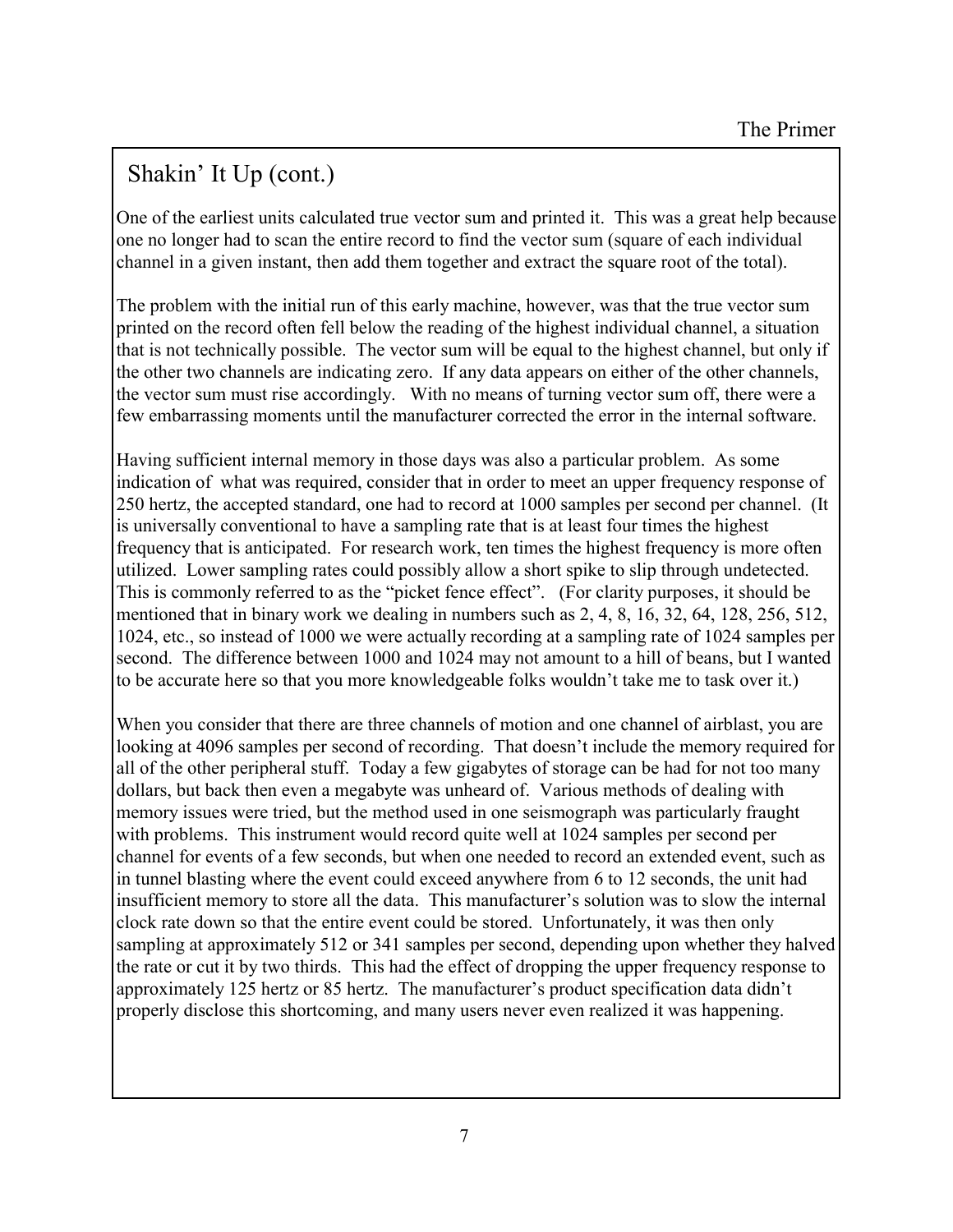#### Shakin' It Up (cont.)

This problem would usually only rear its ugly head when a particularly high frequency was recorded at these reduced rates, and it resulted in aliasing when the data was digitally processed. Aliasing occurs when a recorded sample is at a frequency that exceeds about half of the sampling rate. It usually shows up as a high frequency waveform (that is usually correct) superimposed over a low frequency waveform (that is the incorrect aliased wave). To their credit, at least one manufacturer (not of the above unit) incorporated an anti-aliasing filter to remove any frequency that came through high enough to be a problem at 1024 samples/sec.

By and large, the digital seismograph manufacturers have succeeded in developing high quality equipment that is capable of recording just about anything we can throw at them. It wouldn't be fair to those manufacturers to disclose their early foibles without also mentioning some of the rather humorous situations that the users managed to get themselves into and also to pass along some other possibly interesting anecdotes. Again, no mention of names in order to protect the innocent (or maybe guilty, if you recognize yourself in this article).

Most digital seismographs conduct an internal check of their sensors, usually when first turned on and then again after an event is recorded. One customer called to complain that the unit would not pass the sensor check when turned on or when he manually forced a check. I knew that his office was in a very shaky travel trailer and so I questioned him as to the placement of the sensors. The geophone block was on the ground outside the trailer, so location wasn't a problem. When I asked him to verify that the cable was securely fastened, his response was, "What cable?" I don't know how he thought the test data was going to be conducted to the instrument. Maybe through the ether....

I also rented units to a company working along the Alaskan Pipeline at Atigun Pass. Winters there were so cold that the units had to be kept in the cab of a truck or they wouldn't function. They needed 250 foot long geophone cables to keep the truck a sufficient distance from the shot. These cables invariably came back in pieces, once in as many as 17 pieces. I'm not sure that the cable manufacturer from whom I was buying my bulk cable wasn't using recycled beach balls and plastic lawn furniture for his feedstocks of insulating material and sheathing..... Eventually I found a source for high quality cable, but by then the Atigun Pass job was finished. By the way, geophone anchoring up there was a piece of cake. Pour a little warm water on the ground, place the geophone on it and in a few seconds it was secure.

I had another client who just couldn't train his employees to respect the equipment. He purchased some seismographs from me and almost immediately they started coming back in for repairs. Without fail, the wiring where it entered the geophone block was badly mangled and the strain-relief was broken. Investigation revealed that his operators would spike the geophone block, but when it was time to move to another location, they yanked it out of the ground by the cable and hauled it away, possibly with knuckles dragging on the ground.....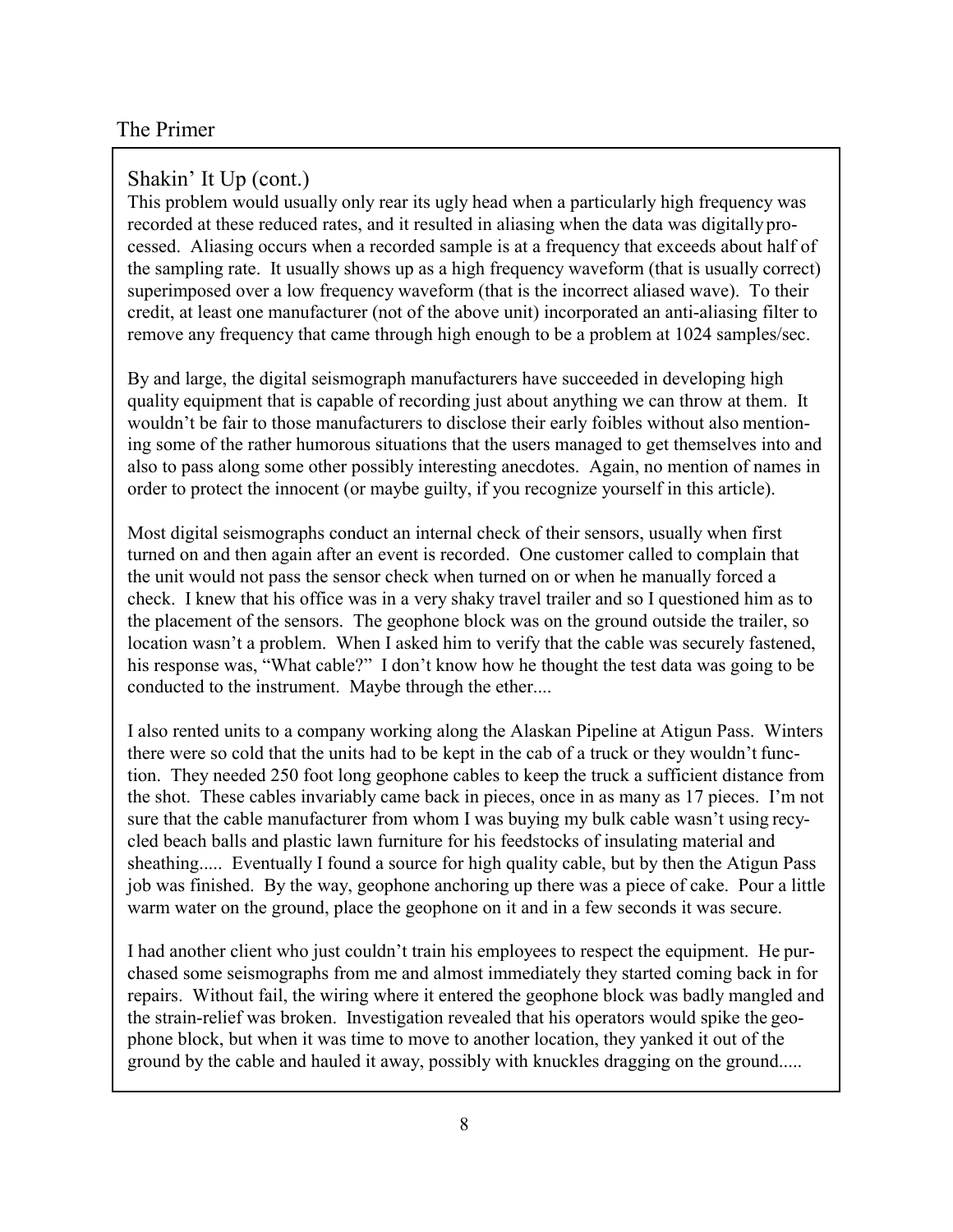### Shakin' It Up (cont.)

This same client called me at the house one evening complaining that the readings apparently were being corrupted in most of his units. He felt the velocity readings (in in/sec) obtained in the field appeared to be legitimate, but when they downloaded the data to the computer in the office, the data somehow got changed and wasn't reliable. He was calling from the field office and I asked him to open the files on the computer. I also asked what the units were. He responded, "What do you mean?" I indicated, "the small letters after the velocity readings." "mm/sec" he said.... Oops. Things got a lot better after he changed the units in the software on the computer from metric to imperial to match those in the instruments.

There have been several instances where the robustness of seismographs have been tested and they usually came through with flying colors. In one very sad case, I delivered a rental instrument and trained the blasting superintendant in its use. I didn't hear anything from them for about a month. One day I got a call from his office and the complaint was made that the plotter wasn't plotting correctly. In questioning the caller, I learned that the fellow I trained had the unit with him when his pickup was broadsided by a train at a grade crossing. Unfortunately, he didn't survive the accident. The seismograph was thrown out of the truck bed and through the sagebrush and was eventually retrieved. I sent a replacement unit and when the damaged one came back, all that was wrong was that the plotter had been jarred from its mountings. I re-mounted it, tested everything and it was good to go.

In another instance, a customer's seismograph fell out of the back of a truck at highway speeds. Other than cleaning up some cosmetic damage and replacing a badly bent battery hold-down bracket, it was placed back in service.

This same customer had a unit that was buried in blasted rock from a shot. It kept on recording for the duration of the event. The data only stopped because the muck severed the cables. The data up to that point was still in memory and was usable. My customer couldn't be blamed for the unfortunate placement of the instrument either. It was inside a house and the muck came smashing through a wall! (No, my customer was NOT the one doing the blasting. Just doing the recording.) Again, the unit was just fine after the cables were replaced and it was tested completely.

You may wonder how these instruments could take this kind of abuse and still work. Actually it's rather simple. There are very few moving parts in a digital seismograph. The sensors are mechanical but are enclosed in a robust geophone block. They usually survive rather well. The printing or plotting mechanism is usually the only other moving part and they do get beat up and need replacing occasionally. The rest of the important parts are solid state devices that can withstand quite a bit of abuse (unless of course, they are torn apart too). My hat's off to the manufacturers of our modern instruments. Good job, guys.